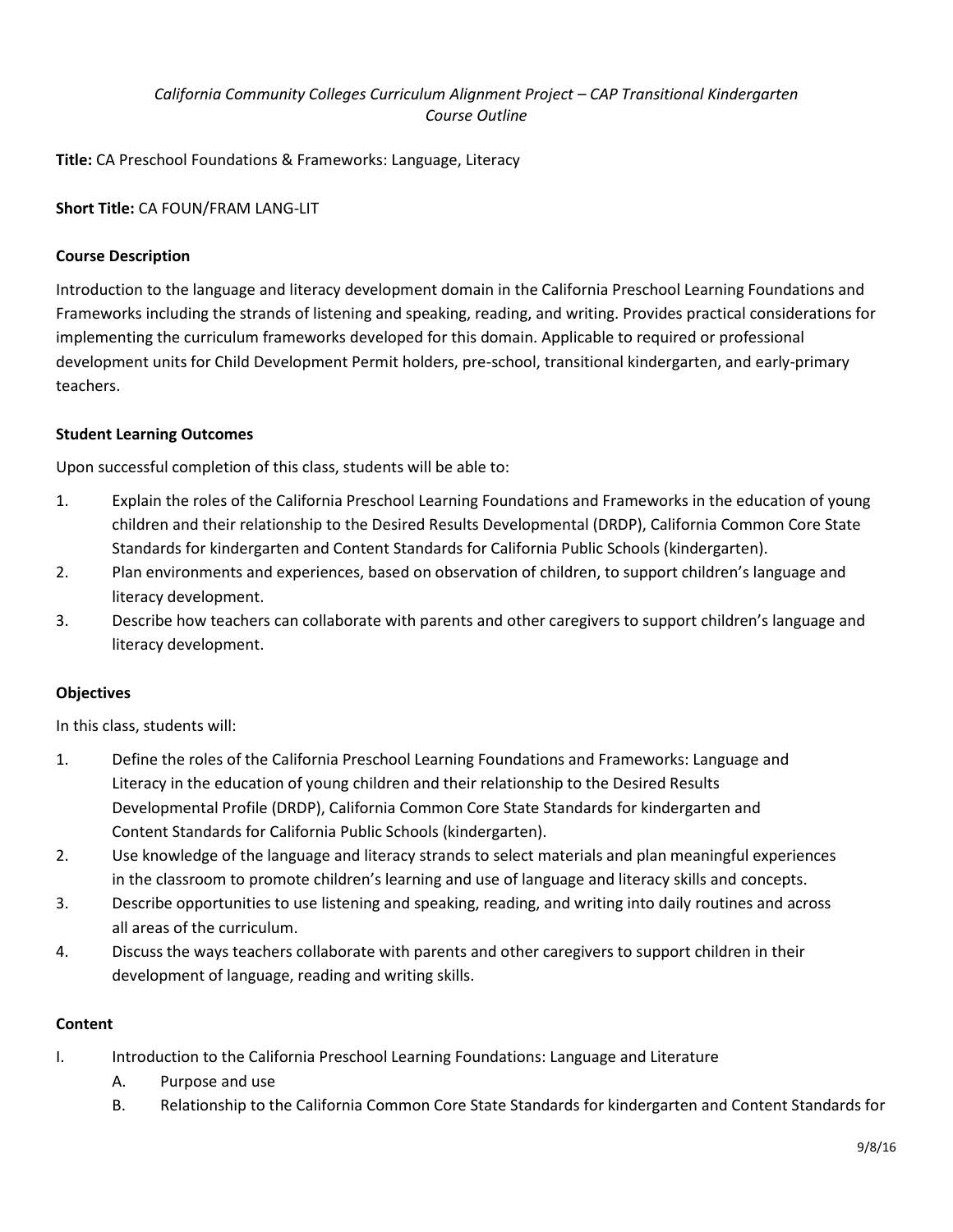California Public Schools (kindergarten)

- C. Relationship to Desired Results Developmental Profile (DRDP)
- II. Language and Literature strands
	- A. Language
		- 1. Listening and speaking
		- 2. Language use and conventions
		- 3. Vocabulary
		- 4. Grammar
	- B. Literacy
		- 1. Reading
		- 2. Concepts about print
		- 3. Phonological awareness
		- 4. Alphabetics and word and/or print recognition
		- 5. Literacy interest and response
	- C. Writing
		- 1. Writing strategies
- III. Implementation of the Foundations and Frameworks
	- A. Planning based on observation of children's interests, skills and abilities
	- B. Daily experiences and routines as a vehicle to provide diverse opportunities for children to learn and use listening, speaking, reading, and writing
	- C. Selection of books, materials, supplies to provide literacy rich environments
	- D. Integration of literacy opportunities into daily routines and across all areas of the curriculum
- IV. Supporting English language learners in developing English literacy skills
- V. Partnering with parents and other caregivers to include meaningful experiences designed to promote language and literacy including preserving home language

#### **METHODS OF EVALUATION**

| <b>Assignments</b>             | <b>Method of Evaluation</b>                                                                                                                                                      |
|--------------------------------|----------------------------------------------------------------------------------------------------------------------------------------------------------------------------------|
| Written assignments            | Students will be evaluated on their ability to plan<br>meaningful and developmentally appropriate<br>language and literacy experiences through written<br>curriculum proposals.  |
| Problem solving demonstrations | Students will be evaluated on the ability to select<br>appropriate language and literacy, materials, and<br>opportunities based on their observations of<br>individual children. |